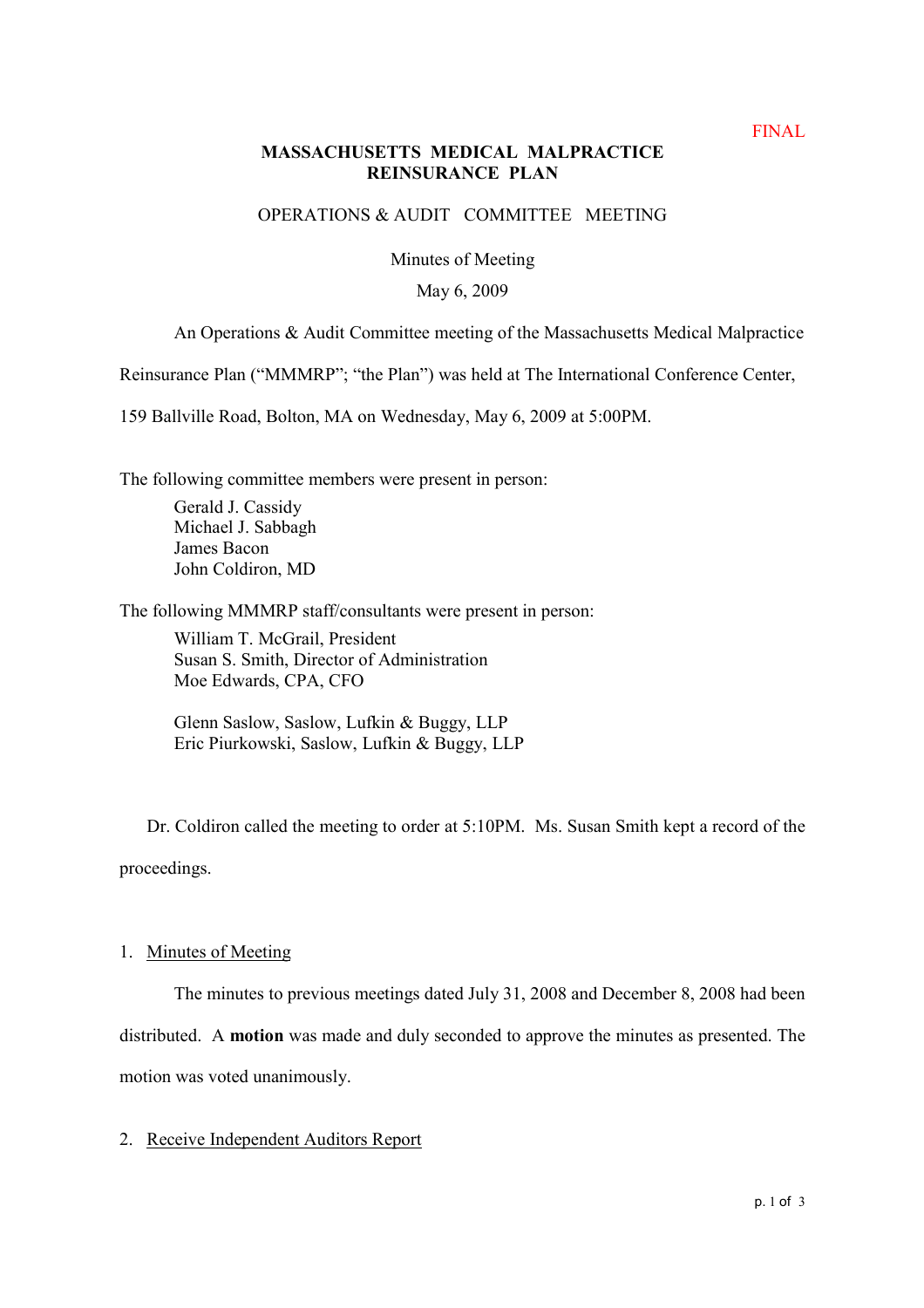Mr. Glen Saslow introduced himself and noted this was his fourth  $(4<sup>th</sup>)$  year as Audit Partner, and introduced Eric Piurkowski, Audit Senior Manager. All in attendance received a copy of the Independent Auditors' Report and Statutory Financial Statements for the Years ended December 31, 2008 and 2007 and a copy is included with the minutes. Mr. Piurkowski summarized what SL&B does for the Plan including issuing an opinion, producing statutory financial reports, as well as issuing letters of qualifications.

Mr. Saslow reviewed required communications, internal controls, fraud considerations and loss reserves, as well as a management letter. Mr. Saslow also discussed the Model Audit Rule from the NAIC, which is proposed to become effective January 1, 2010. This rule would require a five (5) year audit partner rotation. If Massachusetts adopts this as expected, SL&B will need to abide by the rule and appoint a different partner to the MMMRP audit.

Mr. Piurkowski reviewed the financial statements including Balance Sheet, Statement of Operations, Statement of Changes in Members' Deficit and Statement of Cash Flows. Mr. Piurkowski also reviewed the Notes to the Financial Statements. During his discussion on investments, he noted that if the market doesn't recover there could potentially be impairments in the audit next year. In conclusion, Mr. Saslow noted that there were no material weaknesses.

p. 2 of 3 At 5:50PM, Mr. McGrail, Mr. Edwards and Ms. Smith exited the meeting so the committee could discuss the audit process that took place at the Plan's office. The committee ascertained that there were no additional issues that were not disclosed in the general report. The auditors assured the committee that all members of the MMMRP staff had been fully cooperative and helpful throughout the audit process. The staff was complemented on maintaining reasonable and practical internal controls which can be inherently hard to do in a small organization such as MMMRP. At 5:55, MMMRP staff returned to the meeting. At 6:00PM, Mr. Saslow and Mr. Piurkowski exited the meeting so the committee could discuss the audit process with the Plan's management. All in attendance agreed that the SL&B staff